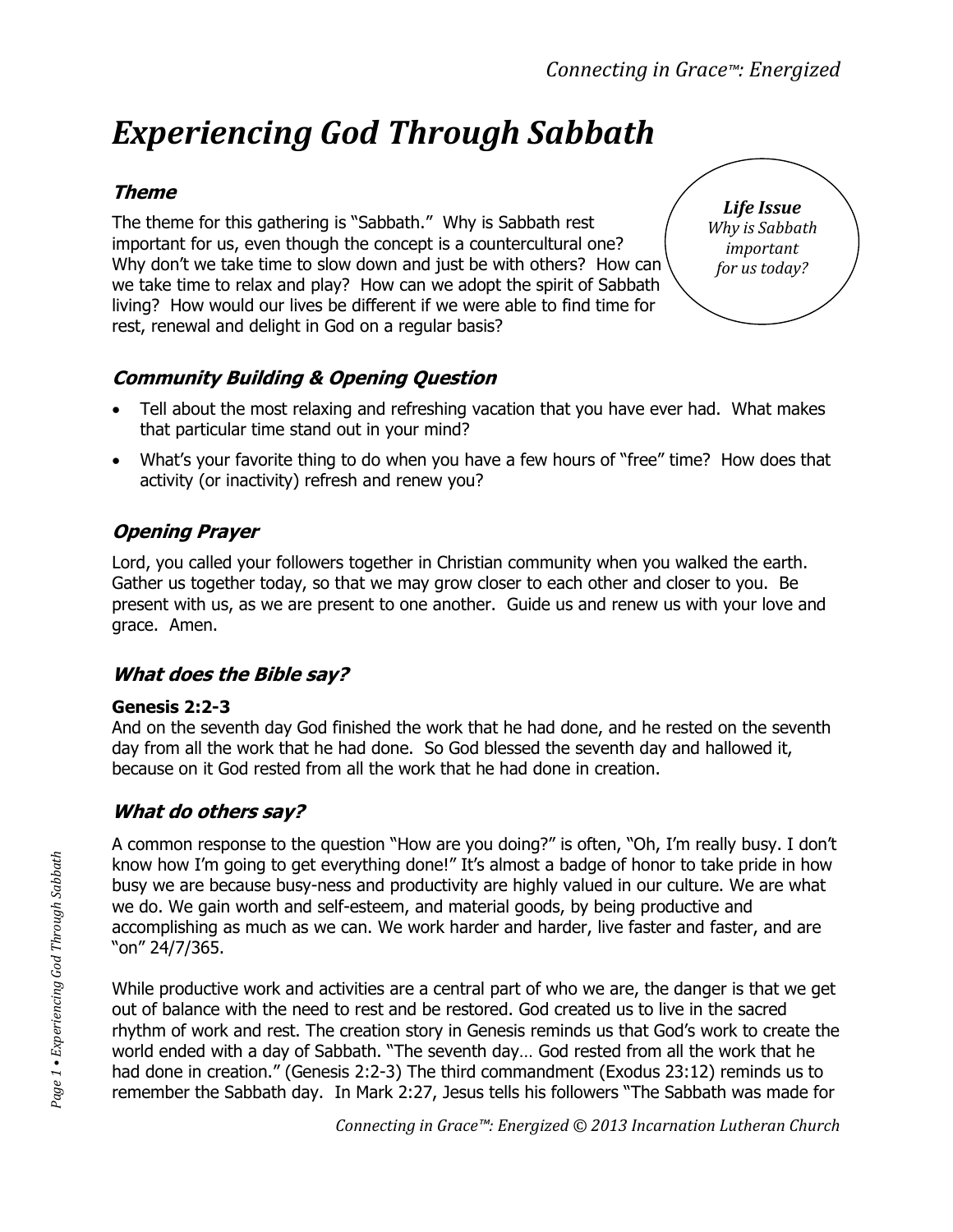humankind, and not humankind for the Sabbath." And in Mark 1:32-35 we see that even Jesus needs to rest and be restored after a busy time of healing and ministry. So surely it is not a sign of weakness to admit that we need to stop our work so that the healing power of Sabbath rest can restore us in body, mind, and spirit.

When I worked at St. John's Abbey I remember looking out the window on the monks' gardens. There I would see the tall figure of Father Godfrey Diekmann bent over the vegetable plants, pulling weeds and watering the plants. He was a brilliant, busy, productive professor who somehow found time for gardening. For him, gardening was Sabbath living. He lived in the Benedictine rhythm of "ora et labora": pray and work.

God's wisdom for commanding us to remember Sabbath time is that we stop what we're doing and producing so that we remember God's presence and the holiness of life. Sabbath time of deep, nourishing, effortless rest helps us to remember that we are dependent on the powers of God's healing grace that are beyond us and hold us up. When we cease work in holy rest, we are able to listen to the voice of God's spirit moving in us, loving, comforting, guiding, and prodding as we are strengthened to live in the world with hope, creative energy, and self-giving love.

It is possible to practice Sabbath time in the midst of busy life, and it will be different for each of us. Here are several suggestions:

- Admit the need to rest. It's not a weakness.
- Find a regular time to shut down your busy-ness. Walk. Be silent. Read meditations. Pray. Listen. Attend worship. Say thanks. Start in small doses and slowly add more time for these practices. Get up early and spend an hour reading something you've been wanting to read.
- Take regular days off and vacation time to do things you really enjoy, such as biking, gardening, reading, and spending time with people you like.
- Set aside an evening as a family night. Take suggestions from all family members on the activities you'd like to do together. Take some time to talk with one another.

When I find it hard to put Sabbath in my life, I remind myself of a prayer I learned years ago: Help me Lord to leave my hurried life behind. Help me now the quiet life within thy templed trees and lakes to find.

Sabbath time restores us so we can return to active living. As St. Teresa says, "the more we receive in silent prayer, the more we can give in our active life."

# **Think About…**

- Why do you think the creation story includes an account of God resting after completing the work of creation?
- What are some of the things you really need to take a break from?
- What are some restorative things that you might include in your own Sabbath day?
- Why do you think that God included the mandate for Sabbath rest as one of the Ten Commandments? How can we support each other in following this commandment?